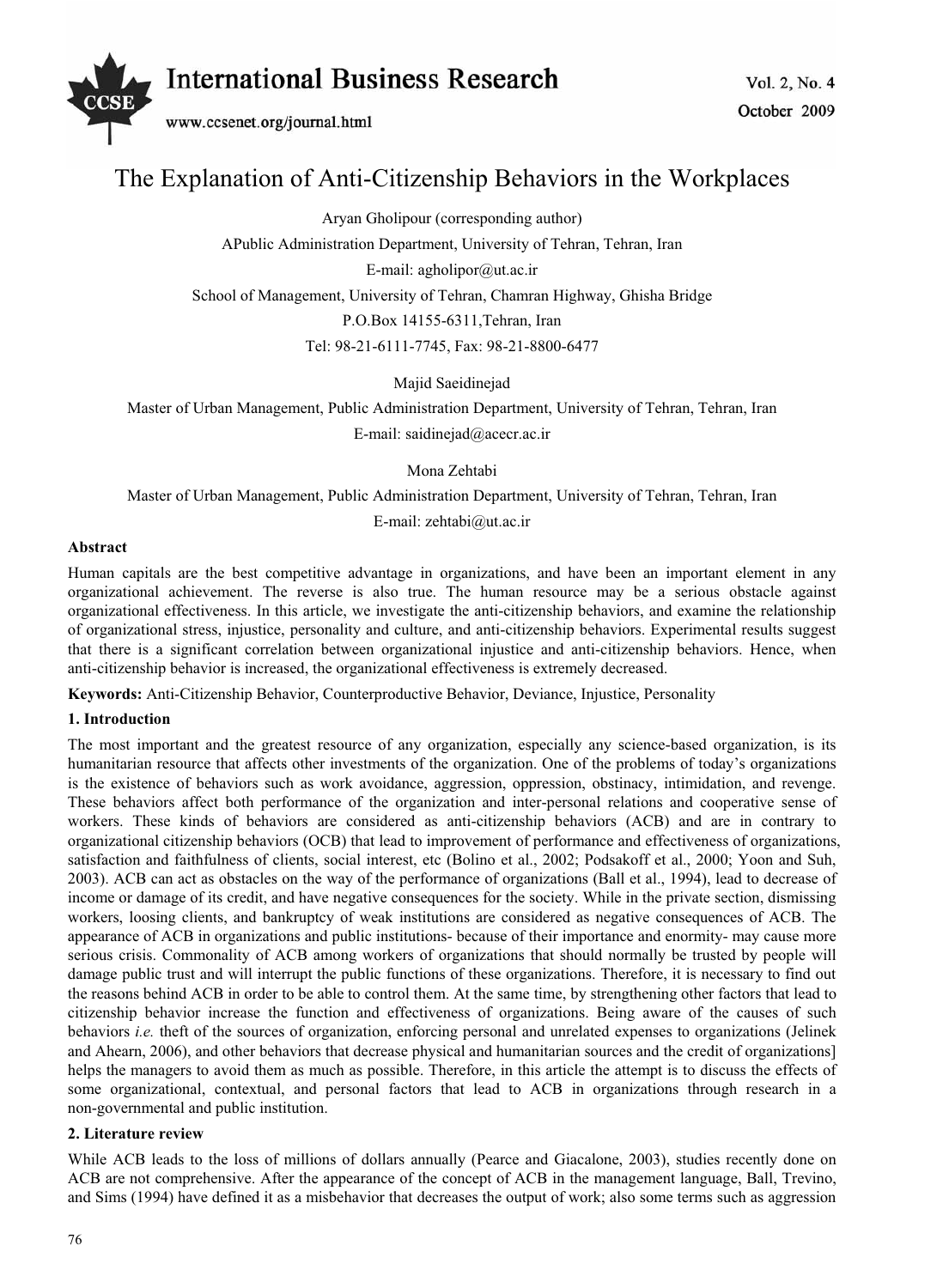(Neuman and Barron, 1998), antisocial behavior (Giacalone and Greenberg, 1997), counterproductive work behavior (CWB) (Fox et al., 1999), delinquency (Hogan and Hogan, 1989), retaliation (Skarlicki and Folger, 1997), revenge (Bies at al., 1997), and deviance (Robinson and Bennett, 1995; Hollinger, 1986) are used to describe ACB. The researchers working in this field have found out that these behaviors may include a vast continuum of reactions such as problem-making, theft, revenge, fighting, aggression or even fun making (Pearce and Giacalone, 2003).

In many cases an improper behavior is in contrast to proper citizenship behavior. For example, the citizenship behavior due to work conscientiousness will become more evident when it is observed in contrast to work avoidance, being absent and having delay (Spector and Fox, 2002). But it is so important to be aware that ACB is not the low level of citizenship behavior. It is in accordance with Puffer's idea that ACB is not the opposing point of positive aspects of social behaviors and is not necessarily considered as deviant behaviors (Mackenzie at al., 1998). Studies on ACB mainly have focused on the damaging effects of these behaviors on operation of trading organizations. For example in the language of buyer-seller the behavior and manner of seller affects the process of trading (Crosby et al., 1990; Dwyer et al., 1987; Ramsey and Sohi, 1997).

The concept of ACB has been also used under different names. Although these concepts do not totally overlap but the extent of similarities between them is interesting. We will provide a brief description on such terms used in the literature representing ACB (Table 1).

#### *Table 1: Interchangeable Concepts*

Employee deviance behavior- Robinson and Bennett (2001) consider the abnormal behavior of employees as an optional act that violates the important organizational norms and threats the credit of an organization,its members, or both. They have made a difference between the abnormal and the unethical behavior of employees. In their opinion abnormality defines those behaviors that violate organizational norms, while unethical behaviors violate the laws and traditions of a society. Authors have also proposed a bilateral type of workplace behavior: "non-important" against "seriously important" and "interpersonal" against "organizational" (Robinson and Bennette, 2001).

Anti-social behavior- Giacalone and Greenberg (1997) define anti-social behavior as a behavior that brings damage to organization, employees, and the stakeholders. Some of the anti-social behaviors can be named as follows: arson, blackmail, bribery, discrimination, espionage, extortion, fraud, kickback, lying, sabotage, theft, violations of confidentiality and violence. This definition includes the behaviors inside and outside the organization and also the behaviors that bring damage to individuals and organizations (Giacalone and Greenberg, 1997).

Dysfunctional behavior- Griffin et al., (1998) believe that dysfunctional behavior in organizations causes negative consequences for individuals and organizations. This conceptual framework includes behaviors that based on their purpose are functional and dysfunctional. These behaviors can be divided into two general groups: behaviors that directly damage individuals or groups behaviors. It is clear that so many of dysfunctional behaviors may finally damage both individual and organization; but the fact that which group receives more damage is the base of this division. As it can be seen the behaviors related to outside of organizations are not included in this division. Also, the separating lines of this division are not clear; for example some behaviors such as unsafe working acts may be included in more than one group.

Counterproductive work behavior (CWB)- Spector and Fox (2002) define counterproductive work as a behavior that damages organizations or their members such as potential damaging act. Some of these behaviors are as follows: work avoidance, improper way of working, physical abuse, using insulting words, problem making and theft. Some acts such as abusing or insulting directly affect individuals while others such as improper way of working and problem making directly affect organizations. Some behaviors such as theft may affect both.

Organizational misbehavior (OMB)- Any act of organization members that violates social or organizational norms is an organizational misbehavior. In this kind of behavior like unproductive behavior the purpose and intention of the employee has an important role. Behaviors that are in harmony with organizational values but in contrast with social values (such as lying for the sake of organization) are considered as organizational misbehavior, as well as behaviors in harmony with social values but in contrast with organizational values (such as revealing the secrets of organization). This approach contains most damaging behaviors, behaviors that damage inside and outside of the organization and both individuals and society (Vardi and Wiener, 1996).

Workplace aggression- In the current literature, aggression in workplace, considering individuals attempt to damage the others, is defined in a vast continuum of diverse and surprising behaviors (Baron and Richardson, 1994). Baron introduces aggression in the workplace three stages: (1) non-cooperation, dissemination of rumours, ill-speaking, continuation of struggle, and using insulting and abusive words; (2) serious argument with supervisors, colleagues, and clients, sabotage, threatening, and hurting other people's feelings; (3) showing anger through threatening to suicide, fightinging, destroying belongings, using weapon, murder, raping, and inflaming (Baron, 1994).

Other terms that likewise describe negative behaviors are: "retaliation" as a revengeful behavior with damaging consequences (Skarlicki and Folger, 1997), "Revenge" as a kind of behavior with permanent and long-term damage for the interests of others (Bies at al., 1997); "noncompliant behavior" as a kind of behavior that leads to violation of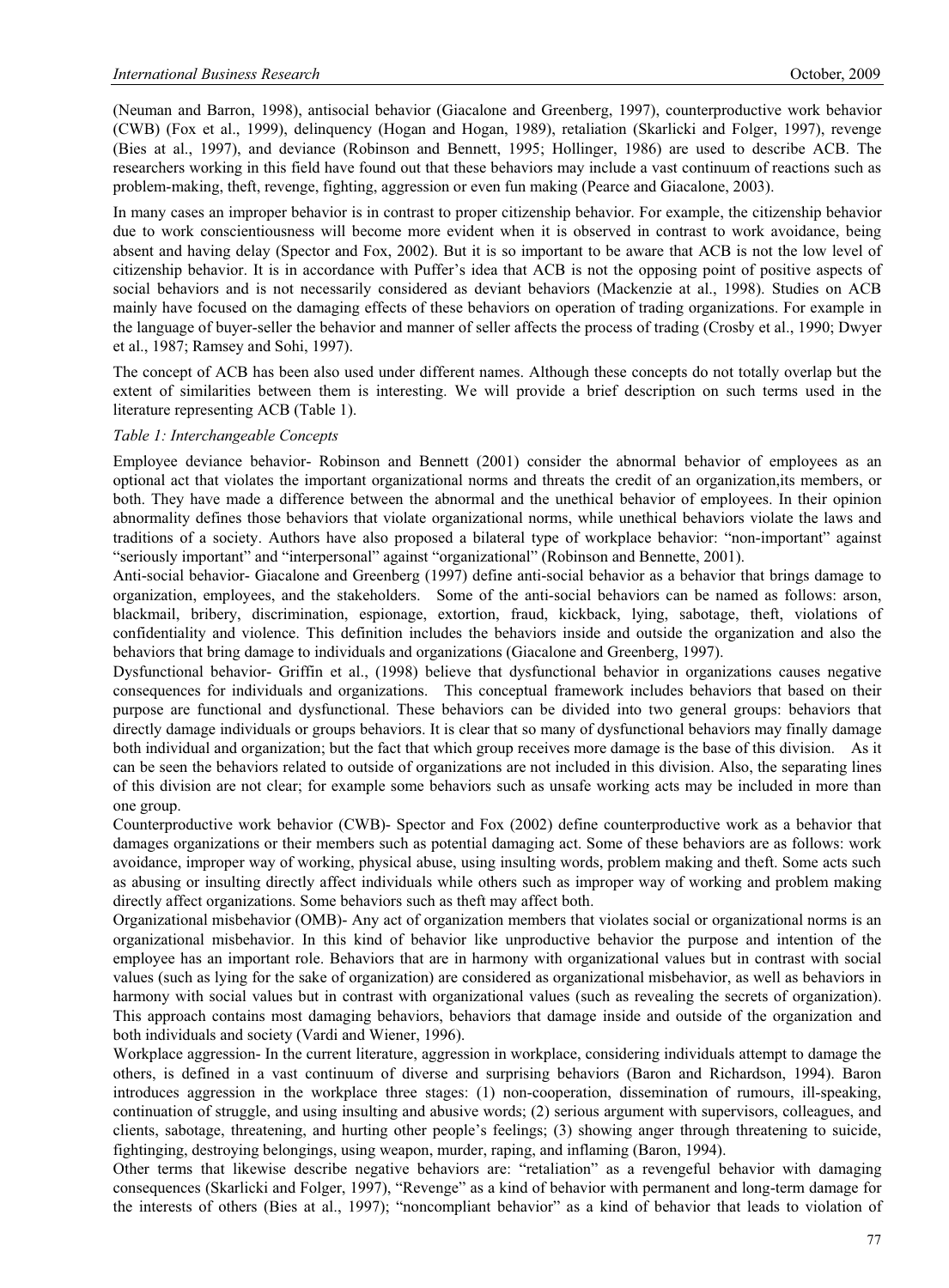existing norms and regulations (Puffer, 1987); "workplace incivility behavior" as a kind of deviant behavior with vague intention and a little force for harming others (*e.g.* impoliteness and showing indifference towards others) (Andersson and Pearson, 1999)

# **3. Aspects of anti-citizenship behaviors**

The concept of ACB in this study includes the following terminologies:

Defiance- This kind of ACB is any apparent behavior of the employee that is directly in contrast to the policies and expectations of organization. Such behavior is expressed continually, in front of public, to show one's claim and enmity. For example in a commercial organization, the defiant sellers try to attract other's attention to their dissatisfaction, and to stress on their disagreement with the organization, its members and its policies; like obvious deny of regulations and the sale methods of company, avoidance from sharing the information related to clients to organization or sale manager, and apparent declaration of one's disagreement with the sale organization.

Resistance- In contrast to *defiance* that is visible, this aspect of ACB is generally more internal and is done without public protest. People who show resistance against power of organization and its management, are considered as an opposing force with a different idea, that are mostly hidden; such as general opposition against organization, not respecting private boundaries, and one-sided attempts to take handle of the affairs of the group, deceiving or putting aside the managers.

Work avoidance- Any kind of behavior that includes avoidance, flee, denial, and disregarding work and responsibilities is defined as *work avoidance*. In case of occupations that physical presence of the worker is not important (*e.g.* market-makers that mostly work outside the organization) *work avoidance* becomes more evident. Fleeing from work is a common problem through all organizations especially governmental organizations: stop working early, not restoring the accounts, not answering emails and telephone calls related to work, delay in submitting the report, cancelling sale appointments, and non-availability when colleagues or managers call.

Revenge- Any kind of behavior done to reflect over some past mistakes or harms is defined as *revenge* (Jelinek and Ahearn, 2006). Examples of *revenge* are spending non-commercial expenses, stealing the requirements and materials of the company, and sharing the secrets of the oppressions of the organization with people outside of the organization.

Aggression- Expressing physical sensations and personal excitements to express opposition, protest, and anger towards colleagues, supervisors, or clients in order to hurt them define *aggression*. Distinguishing between aggression in workplace and harshness in workplace, Neuman and Baron believe that *aggression* in a workplace is the individual's attempts to bring harm to the people or organizations affiliated with the company(Neuman and Baron, 1998). Misbehavior in appointments, full attempt for having control or ownership of the group, hostile protest to colleagues, using improper words, having proud gestures, and criminal threatening of colleagues are examples of *aggression*.

#### **4. Causes of anti-citizenship behaviors**

Although most researches implied that ACB is the result of dissemination of injustice in organizations (Ball et al., 1994), yet other studies consider other factors for the appearance of ACB. Jelinek and Ahrean (2006) claim that special organizational factors such as organizational justice and inter-organizational competition, and contextual factors, such as job stress and organizational balance, directly affect ACB; while characteristics of the employees, such as Locus of Control, introversion, and compatibility with situation, adjust the functionality of these effects. In this research injustice and culture as organizational factors and job stress as contextual factor have been chosen as causes of ACB. Researchers believed that in the organization under study, the organizational culture is effective in appearance of ACB. The lack of organizational balance is also considered as one of the reasons of the appearance of tension or the factors leading to ACB. Therefore, the study was limited to tension with the supposition that this factor is itself under the effect of organizational balance. In this study also, in spite of locus of control and self - monitoring, the moderating role of personality is studied.

It is the guiding culture that shows what employees can do and how they should do them. An organization recommends the proper and accepted behaviors which mean "what employees should do"; although what really happens depends on the situation, suppositions and what happens around them, will be different, these differences are the results of the practical theories that determine the actual behavior of experts (Argyris and Schon, 1974). Therefore it is possible that are differences among the bureaucratic recommendations of organizations, the logically accepted behaviors, and the actual behavior that happens in practice. The differences among espoused value, practical theories, and used theories can be explained by considering cultural characteristics of organization. Czarniawska (1992) introduced the perceptible and imperceptible issues of culture as follows: "*culture is the actual way of doing things that have been obviously recommended in documents, decisions and rules.*" Khademian (2002) also believed that the perceptible signs of culture describe the manner of doing the work. Additionally Kunda (1992) noted that culture defines some rules for behavior, way of thinking and feeling. Finally, Schein considers culture as containing main suppositions and beliefs that are common among the members of an organization and work unconsciously (Schien, 1985: 6). Although in the literature, there has not been any study about the effect of organizational culture on the appearance of ACB, according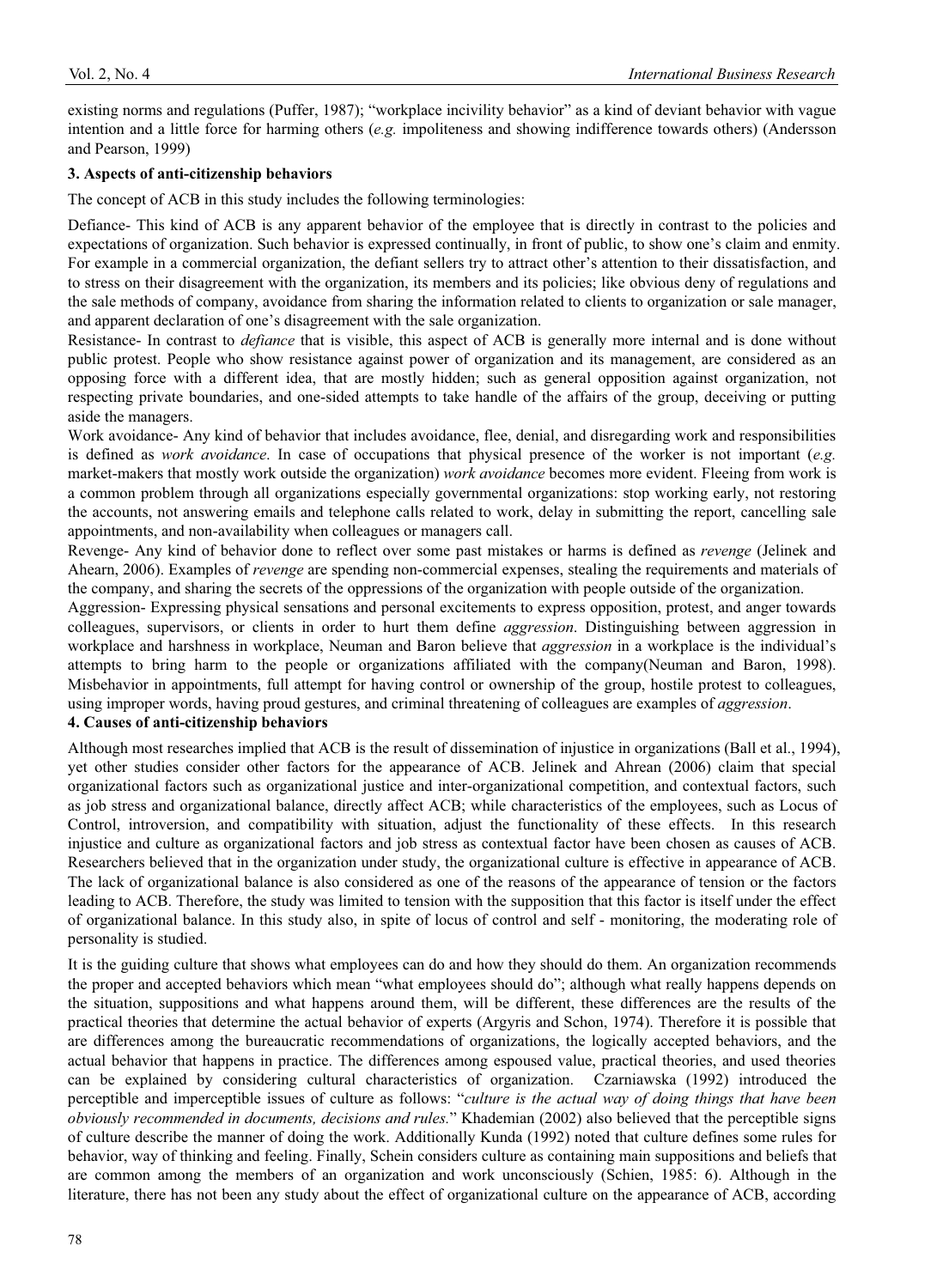to the description of organizational culture, it seems that the culture of employees of an organization have effects on the appearance of negative behaviors. Hence the first hypothesis is proposed as follows:

**H1: T**here is a significant relationship between organizational culture and ACB.

The concept of organizational justice is the understanding of an employee about correctness or incorrectness of the way of administering the company and the behavior of employees (Greenberg, 1986). The preliminary studies focused on two different types of justice understanding: distributive justice and procedure of justice. Organizational justice has gradually attracted the attention of many scholars, because many important organizational approaches and behaviors are in direct contact with the understanding of employees from justice. Till the year 1975, study of justice in organizations was mainly related to distributive justice (Colquitt et al, 2001). Studies on justice started by Adams theory of equity in which, Adams emphasizes on understood fairness of consequences that is distributive justice (Cohen-charas and Spector, 2001). Later, theory-makers of organizational justice differentiated between the concept-makings of justice that consider the content of decisions (distributive justice) and concepts that focus on the fact that how decisions are made (procedure of justice). Also, the concept of interactional justice focuses on interpersonal aspect of organizational acts, especially behavior and relation between managers and employees. It can be claimed that the basis of the concept of distributive justice is the theory of Adams (1965). In the equation theory, by comparing the inputs and outcomes, it has been discussed that people come to a judgment about concept of justice in organization by comparing these two in their own and other's acts. Therefore if they feel that there is injustice, they will stand against it.

The model of a fair judgment is a four-stage process that the individuals can evaluate consequences based on:

(1) Individuals decide to use the law that seems just in their opinion and then evaluate it.

(2) Based on their definition of just, individuals estimate the extent and type of the consequences that they deserve to receive.

(3) Considering the law, individuals estimate the consequences they deserve.

(4) Individuals evaluate the extent of fairness of the real consequences they have received by comparing them to the consequences they deserved to receive.

Ball et al., (1994) indicated that distributive justice and procedure of justice have effects on ACB; for example it has been seen that sellers mostly feel that rewards and punishments are not distributed fairly among them (Donath, 1999). Even some of them claim that when the rate of sale is high, the company considers them as kind of products and gives rewards to those whose researches have led to increase of products. But when the rate of sale is low they consider the sellers responsible for this problem. Either way, it should be noticed that the sellers have the potential to react to the unfair behaviors of company by ACB. Hence the second hypothesis is proposed as follows:

**H2**: There is a positive and significant relationship between organizational injustice and ACB.

Job stress of sellers is defined based on their understanding of workplace environment and the factors that put them under pressure. Sager and Wilson (1995) encourage the researchers of marketing and sale to study the damaging effects of stress on sellers (Sager and Wilson, 1995; Srivastava and Sager, 1999).

There is a hypothesis that job stress increases ACB. For example, the stress that is due to the paradox between the will of sale managers and clients, if accompanied by the necessity of having missions outside the city and the promise of a compressed working program, may put sellers into a situation that they feel "*we are dying because of too much work*". Hence, when they are burnout, they may start fighting (aggression) or may stand against the factor of stress (*e.g.* work avoidance) in order to free themselves from the intolerable pressure. Workers, who are under too much pressure, intend to ignore any relation at work; this status may lead to ACB. When such phenomenon happens, the sellers do not consider their colleagues and the sale managers as their friends and may restrain from giving them information (revenge) and when people try to make fun of them, they will show aggression. (Jelinek and Ahearn, 2006). Hence the third hypothesis is proposed as follows:

**H3**: There is a positive and significant relationship between job stress and ACB.

Locus of control is a degree in which the individuals believe that promotion and improvement of each person depend on their own attempt, chance, accident and unexpected events. People, who have internal locus of control, believe that their success and their activities are the result of their own attempt, while those who have external locus of control believe that they do not have any role in what happens. Research shows that locus of control reference affects behavior (Chung and Ding, 2002); management experts say that the employees with internal Locus of Control are more responsible for their acts, while the researchers of sale affairs believe that the sellers with internal locus of control are more practical and more reformist towards stresses (Srivastava and Sager, 1999).

The reference of locus of control in analysis of the effects of the mentioned outcomes on ACB is considered as an adjusting factor. For example when sellers with external locus of control feel that they have lots of stress or believe that they are threatened by their organization in an unfair manner (feeling of organizational injustice), most probably it will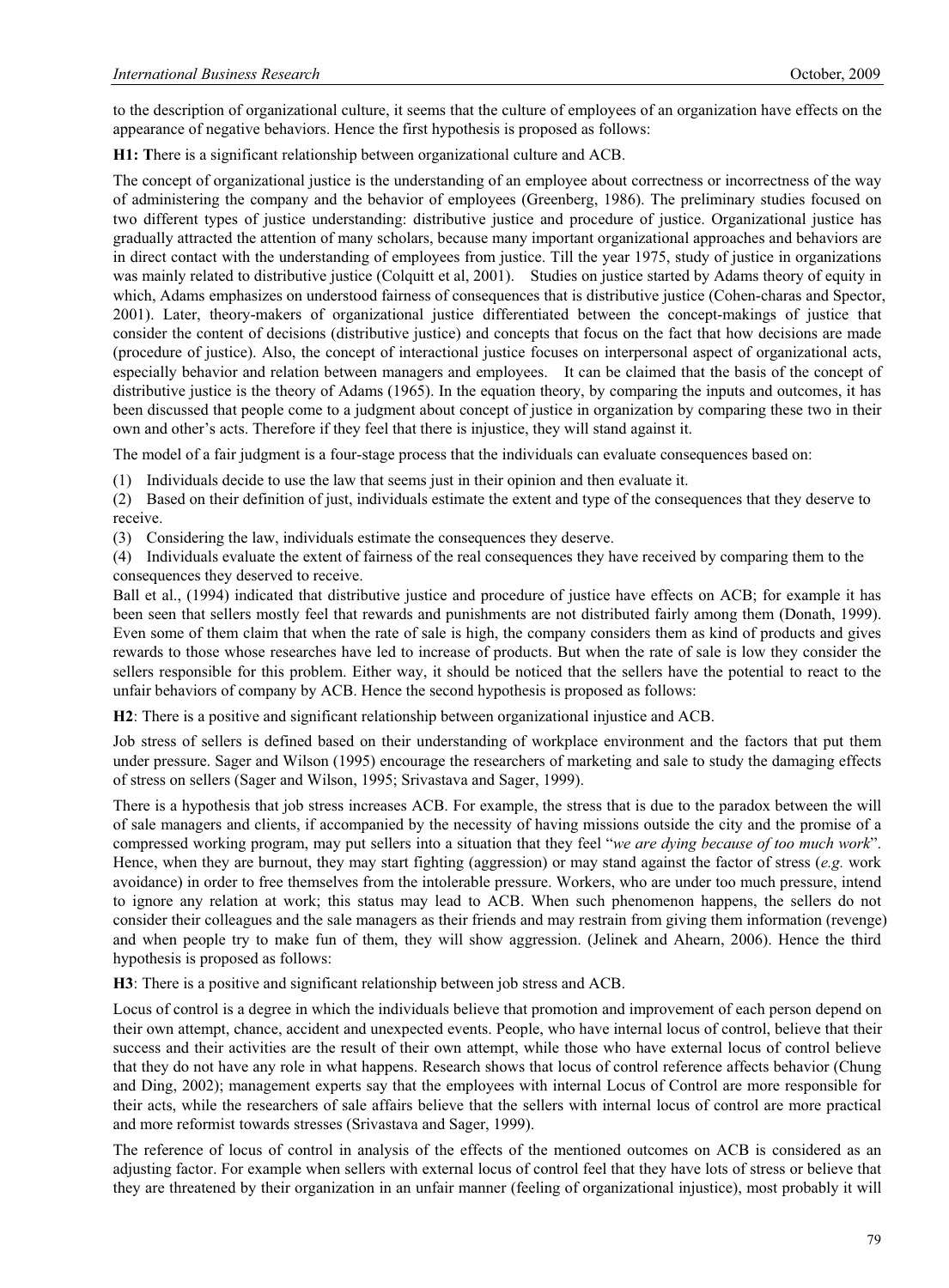lead to ACB. From these sellers point of view, there is no relation between ACB and their consequences. Therefore when they are punished because of their behavior, probably they see themselves as victims (Jelinek and Ahearn, 2006).

There is a tendency to see the social signs of environment and to make use of them to direct one's own behavior when facing changing outcomes (Synder, 1974). Management researchers have taken the concept of self-monitoring from psychology and have used it to study organizational behavior (Miller and Cardy, 2000; Synder and Copeland, 1989). People, who have a good self-monitoring ego, want to adapt themselves to workplace environment; it has been shown that high self-monitoring is correlated with the outcomes of well-employment (Miller and Cardy, 2000).

Since sellers are usually evaluated from various aspects such as manager's point of view, the belief that sellers adapt their behavior to the preferences of their managers seems reasonable. Therefore, self-monitoring acts as an adjusting factor in analysis of relations between mentioned outcomes and ACB (Kilduff and Day, 1994).

In contrast to Freud who considered men as a wandering creature between two opposing poles, Jung believed that the individuals will finally find the way to the perfection in the challenges of life. Freud gave too much importance to the first years of life and considered that people's personalities are under those years effect until death. On the contrary, Jung believed that both past and the probable future are effective in forming one's personality. According to Jung, wishes and dreams have an amazing effect on individuals' behaviors (Gholipour, 2007: 200). There are different theories about the method of evaluating aspects of personality. For example in recent years, studies and researches put emphasis on five-factor model. These factors are as follows:

Introversion/Extroversion: Jung used two terms of introversion and extroversion to name two aspects of human's personality and believed that each person from the psychological point of view is in one of these categories. According to Jung an extrovert is a person who is more interested in the outside world, real things and people, while an introvert is more concerned with his own thoughts, and feelings. It can be said that in contemporary history of psychology there has been no other definition that could have attracted as much attention as introversion and extroversion of Jung. In the literature of social sciences, extroversion and its opposing point introversion are considered as one of the five important and effective characteristics on the behavior of human (Saucier, 1994; Wiggins, 1996). Introversion is defined as the degree of isolationism and reservation and is measured based on the amount of passiveness. Sale researches have studied the effect of personal characteristics on behaviors and acts (Brown et al., 2002) and some researchers have shown that it is much more difficult for introverts to deal with problems (Windower, 2002). Probably introversion acts as an adjusting factor between the effects of organizational and contextual factors and ACB. Moreover as introverts have tendency for isolation, they face social changes with more calmness and less experience. They are not capable enough for having productive, healthy and methodological discussion and do not express their disagreement in free discussions; but usually stand and behave against their managers by concealed acts (Jelinek and Ahearn, 2006).

Agreeableness: Agreeableness is the extent of paying respect to others. Agreeable people have a cooperative character, are intimate and reliable, while disagreeable people are unfriendly, competitive and aggressive.

Conscientiousness: Conscientiousness is the extent of one's reliability. Conscientious people are responsible, stable, ordered, and reliable, while those who get low scores in this aspect are usually disordered, unreliable and confused.

Neuroticism/Emotional stability: Neuroticism is the measure for one's capability for tolerating the factors that produce stress and tension. People, who are emotionally stable, are usually safe, self confident, stable, and calm, while people who do not have emotional stability, are usually nervous, angry, unsure, unsafe, depress, anxious and have psychological problems.

Openness: Openness focuses on the interest of an individual towards new experiences. *Open* people are creative, curious and sensitive. While on the other side of the continuum people follow tradition, and are more relaxed in familiar situations (Gholipour, 2007: 209). It seems that added to introversion, other aspects of personality also have adjusting role in relation to the effect of organizational and contextual factors on ACB.

# **5. Methodology**

*5.1. Sample:* The population under study are the employees of a public but non-governmental institution in Tehran with more than 2600 workers. It is a proper population for a functional and descriptive research, whose results can be generalized, as there are different levels of education, occupation, and various responsibilities in service, culture, education and research centres in an almost newly established organization and on the way of development. The sample is made of 244 random people out of 300 people who were given the questionnaires.

*5.2. Data collection:* Data collection was done through questionnaires. Subjects have been guaranteed that their names will not be revealed, therefore there was no question demanding personal information about people. Data collection was through questionnaire with eight general questions and 131 questions for measuring independent, dependent and moderating variables. The questions were five choice based on Likert scale of (5) strongly agree, (4) agree, (3) neutral, (2) disagree, and (1) strongly disagree.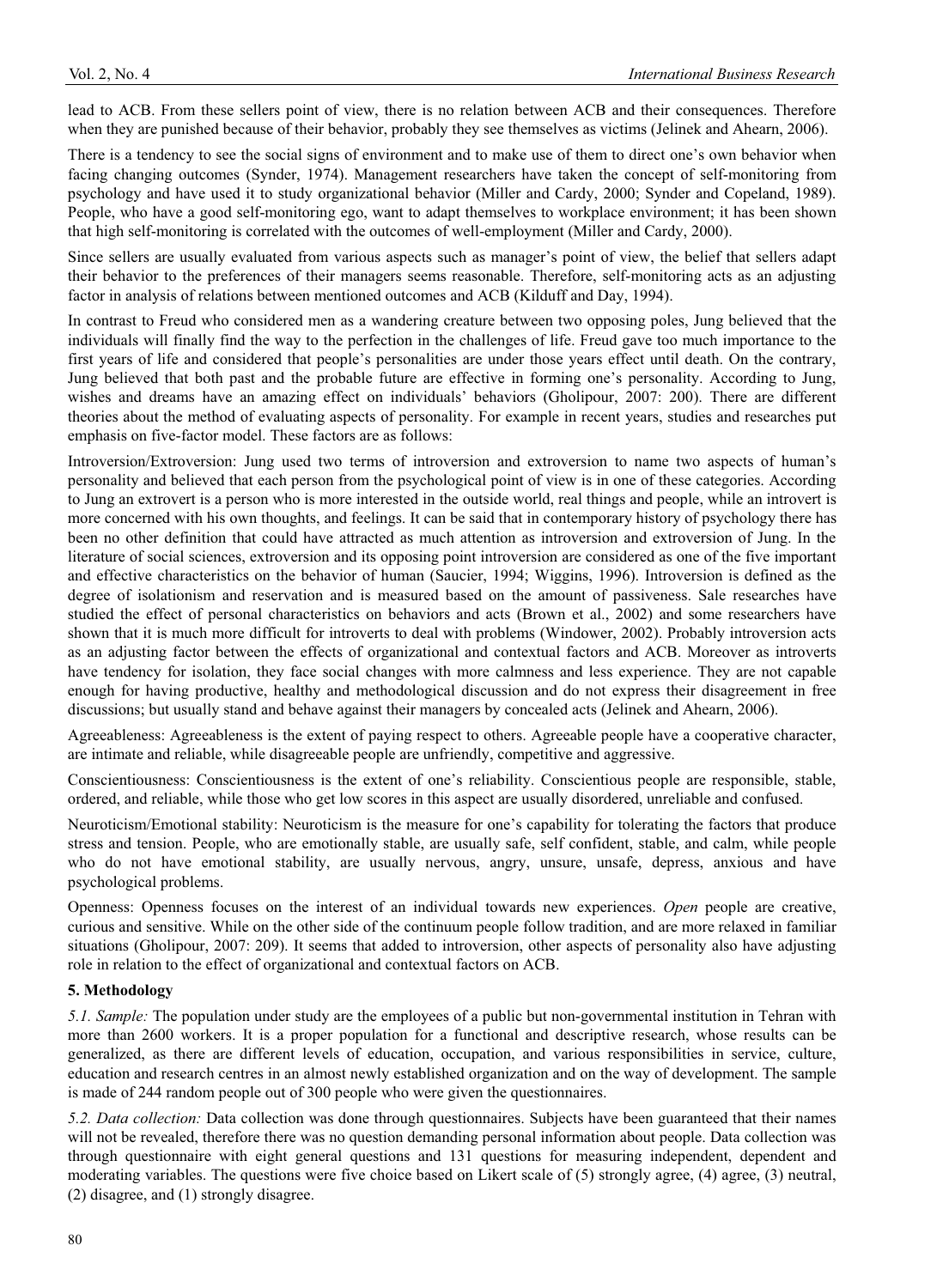*5.3. Reliability and Validity:* In preparing the questionnaire, we made sure to make questions simple and clear. In order to measure the validity of the questionnaire a pre-sample including 30 questionnaires was prepared and then using the data collected, after omitting some questions, its reliability was measured using Kronbach multiple alpha; for 25 questions of ACB 87%, for 11 questions of organizational culture based on Robins categorization 78%, for 10 questions of organizational justice 80%, for 6 questions of stress 91%, for 3 questions of Locus of Control 70 %, for 5 questions of self-monitoring 88%, and for 44 standard questions of personality 71% were measured. These numbers show that the questionnaire has enough reliability. To measure its validity more than contextual analysis, factor analysis was also used.

Analysing the data, copy 15 of SPSS software and LISREL 8.53 were used and 1% error level was considered for hypothesis test. The causal relation between independent and dependent variables were tested using structural equation modelling. As it can be seen in Figure 1, the model is suitable considering ratio indicators; as the amount of  $x^2/df$  is 2.35 and is less than the permitted amount of 3, and the amount of RMSEA is also less than .08. Among the effective factors on ACB, only injustice has considerable effect (.50), in other words, it seems that probably with one unit increase in injustice, there will be .50 unit increase in ACB. Two other factors of "stress and culture" do not have that much effect on ACB.

# Figure 1, standard model

# Figure2, significant model

Figure 2 shows that only the effect of injustice on ACB is significant and the effect of two other variables of stress and culture on ACB is not significant. The amount of determining model score is R-Square=0.37; which means that from 100% change of ACB, about 37% is because of injustice.

To test and identify the effect of moderating variables on independent and dependant variables, the Subgroup analysis method was used; firstly Regression model was performed in different amounts and situations of moderating variables (low and high quantity), and then their results were compared in cases where the results of models (especially regression score) had great difference. We understood that the effect of adjustment on the considered relation was significant. The results of the test using this method are given in Table 2:

Table 2: the comparison of the moderating effect of moderating variables:

# **6. Discussion and conclusion**

*6.1. Results:* According to the results of the comparison of models of analysis with low and high quantity of moderating variables, We derived the following statements:

- The variable of Locus of Control reference is moderating only for the effect of culture and stress on ACB.
- The variable of self-monitoring has moderating effect only on the relation between culture and stress with ACB.

The variable of introversion does not have any moderating effect on the relation of culture, stress, and injustice with ACB.

The variable of agreeableness has moderating effect on the relation of all three variables of culture, stress, and injustice with ACB.

- The variable of conscientiousness has moderating effect on the relation of culture, stress, and injustice with ACB.
- The variable of neuroticism has moderating effect on the relation of culture, stress, and injustice with ACB.
- The variable of extroversion has moderating effect on the relation of culture, and injustice with ACB.

The results of testing hypothesises indicate that there should be some reforms in the research model of researchers. The results of research can be summed up as follows:

According to the results of this research, there is a negative relation between organizational culture and ACB (with standard score of -.12) that indicates the existence of a reverse relation. This relation seems to be logical as by development of the basis and improvement of cultural indicators, it is expected that ACB decreases; but this relation is weak, it means that with the increase of organizational culture for one unit, ACB will be decreased only for .12 unit; it should be mentioned that this relation is not significant in the certainty level of .95 (with the significant score of -.66). Hence the first hypothesis is not fully confirmed with following reasons:

The organization under study has a special culture that makes it greatly different from other organizational cultures, especially non-Iranian organizations.

Studies on ACB in organizations started recently. Especially no field study has been done on the relation between culture and ACB. Jelinek and Ahearn (2006) reviewing the literature of this field in their article under the name of "the ABC of ACB" in which they have only given some hypothesises in this regard, and have closed the discussion in their article without providing results of field studies.

Researches related to organizational citizenship behavior and ACB are generally done in commercial organizations and marketing. It is common to assume that mainly, organizational culture in such fields and organizations, that even their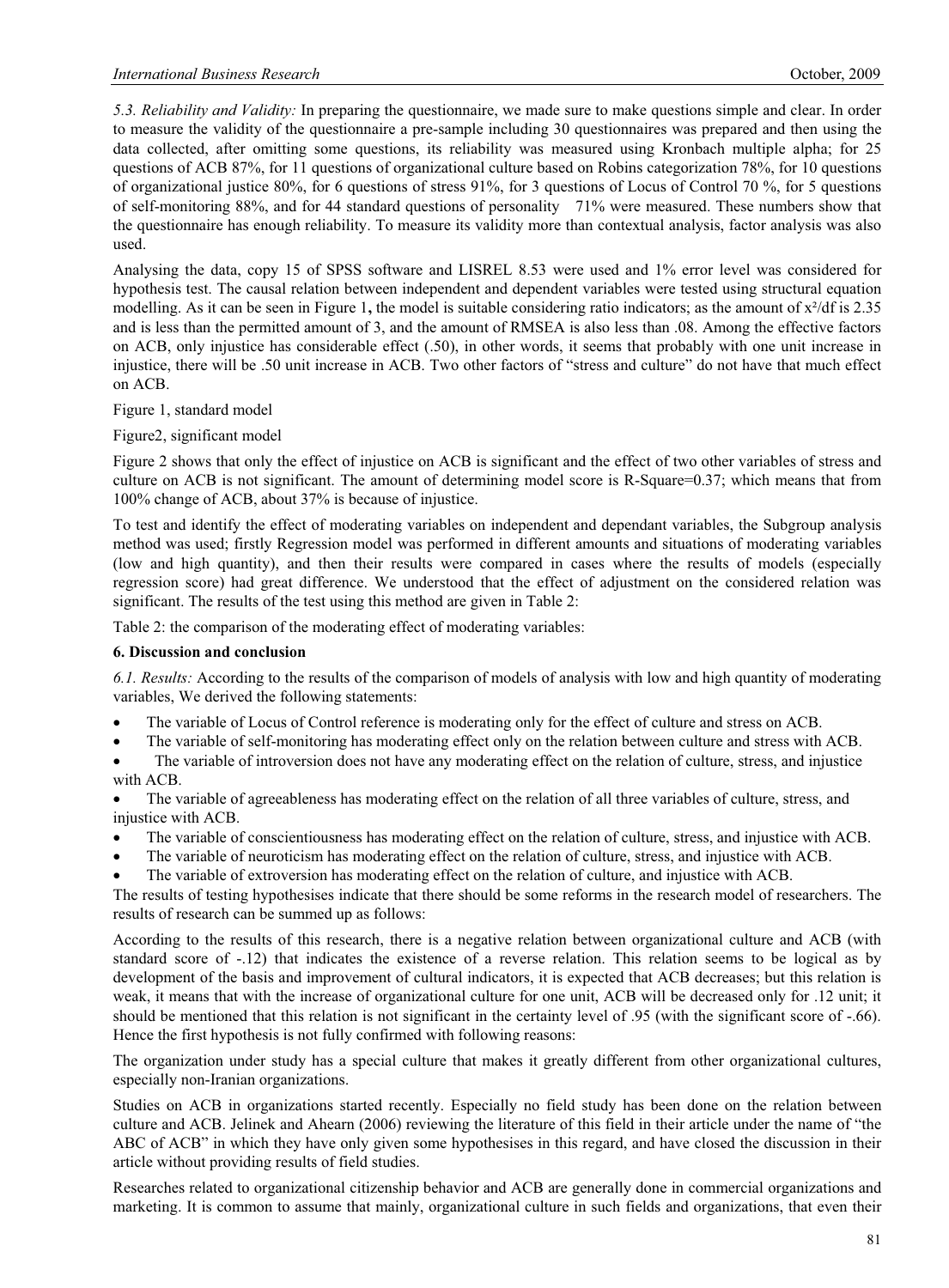social responsibilities are affected by the factor of benefit, is different from organizational culture in public and governmental organizations.

The results of the research show that there is a significant, positive and considerable relation between injustice and ACB (with the standard score of 5/0 and significant score of 06/2). Therefore the data and the results of analysis confirm this hypothesis. This relation shows that with one unit increase in injustice, ACB will be increased to 5/0 units.

Table 1 shows a really weak but positive relation between job stress and ACB (with the standard score of 01/0). The level of significant in this relation is not certain and it has been completely rejected (with significant 08/0).

*6.2. Conclusion:* Normally in field studies, phenomena that are not directly visible are considered and evaluated based on their effects and consequences. As it was mentioned in theoretical bases, stress has three groups of consequences; psychological, physical, and behavioral. Medical doctors and psychiatrists normally consider some psychological and physical effects as the result of stress in patients. But the stressful behavior usually may have other reasons rather than stress, and one cannot question the people under stress like a doctor or psychiatrist. The standard questionnaires that exist in this regard are prepared for the field of medicine and psychology. Therefore the proposed questions in questionnaire of this research are asking about the special factors that may potentially produce tension. On the other hand, stress has an increasing characteristic, can exist in a person but may not be seen directly, and its levels are different in different people. Probably the existence of religious feelings and beliefs can increase the capacity of people in dealing with stress.

In factor analysis some of the prepared questions to measure this variable were omitted due to the lack of the required factor loading. Hence only three questions as the indicators of evaluation were involved. This number of questions may not be enough to cover all aspects of job stress.

The results of statistical analysis, for moderating role of the "internal locus of control" on the effect of independent variables of "organizational culture", "injustice", and "stress" on "ACB" show that there is a great difference between the effect of culture on ACB in low and high quantity of "internal locus of control (with the difference of 24/0 in standard score) and the effect of "stress" on ACB. On the other hand, the difference between the results of statistical analysis of the effect of "injustice" on ACB in low and high quantity of the variable of "internal locus of control" (with the difference 23/0 in standard score), is not visible. Analysis of the results of these two situations shows that the variable of "internal locus of control" is only affecting the relations between "organizational culture" and ACB, and "stress" and ACB. In other words, the fourth hypothesis of the research about the internal locus of control is only confirmed for the first and the third hypothesises. The point that "internal locus of control" in second hypothesis does not have moderating role, may be due to the fact that "injustice" in contrary to "culture" and "stress" that have interpersonal sources, has external source. This means that employees of the organization believe that the understood "injustice" is due to some decisions that they had not been involved in. "locus of control" is not a binary attribute: it is not the case that one person has "internal locus of control" and the other "external", but all individuals are on a continuum that depending on which end they are closer to, they are tagged as one. In other words, in different cases one person may have internal or external locus of control. The event and the situation they are dealing with is a good explanation of the type of locus of control they have.

Statistical analysis shows that there is a great difference among the effect of culture on ACB in low and high quantity of the variable "self-monitoring" (with the difference .11 in standard score), and the effect of stress on ACB in low and high quantity of the variable "self-monitoring" (with the difference .28 in standard score) and a little difference in the effect of injustice on ACB in low and high quantity of the variable "self-monitoring" (with the difference .03 in standard score). This comparison shows that the variable of "self-monitoring" only has moderating role for the effect of "organizational culture" on ACB and the effect of "stress" on ACB. In other words, the fourth hypothesis about "self-monitoring" is confirmed for the first and third hypothesis. In this case also the reason of lack of moderating role of "self-monitoring" in the relation between "injustice" and ACB can be sought in identity of injustice; which means that most responders, not considering the extent of the characteristic of self-monitoring in them, had the same kind of reaction towards injustice.

Considering the five aspects of personality, the results of statistical analysis of the research show that introversion does not have moderating role in relation to any of the first and third hypothesises about the effect of organizational culture, injustice, and stress on ACB. Agreeableness has moderating role in relation to the first and third hypothesises about the effect of organizational culture, injustice, and stress on ACB. Conscientiousness has moderating role in relation to the first and third hypothesis about the effect of organizational culture, injustice, and stress on ACB. Neuroticism has moderating role in relation to the first and third hypothesises about the effect of organizational culture, injustice, and stress on ACB. The fourth hypothesis about the variable of extroversion is only confirmed about the effect of culture and injustice on ACB. This variable does not have moderating role in relation to the effect of stress on ACB.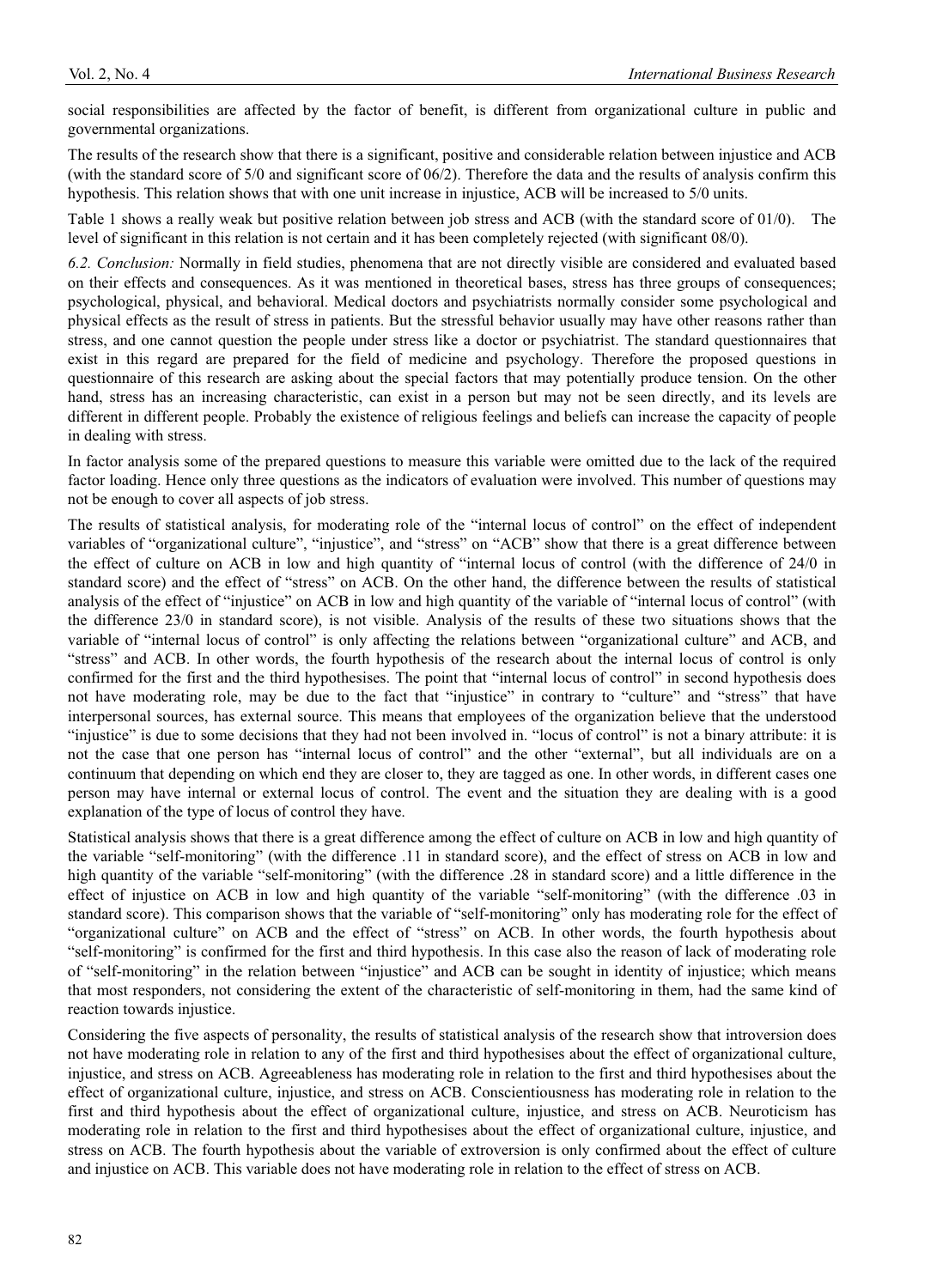Limitations such as the variety of independent variables, the quantity of questionnaire, limitations in subjects, time and expenses, on this area of research did not let the researchers enter other fields of ACB. For the future work, it would be interesting to see research on the following subjects: The effect of organizational factors on appearance of ACB in organizations such as banks, municipals, and service organizations that deal with so many clients, Study of factors outside organizations such as social justice, poverty, suburban life, and television programmes including internal and satellite on ACB, Study of the role of public culture on appearance of ABC, Study of the relation between organizational citizenship behavior and public citizenship behavior, Study of the relation between effective managing of feelings and ACB, Study of the relation between personal power and ACB, Study of the relation between opposing management styles and ACB, and Study of the relation between the system of organizational relations and ACB.

#### **References**

Adams, J.S. (1965). Inequity in social exchange. In L. Berkowitz (Ed.), *Advances in experimental social psychology*, (pp. 267-299). New York: Academic Press.

Andersson, L.M. & C.M. Pearson (1999). Tit for tat? The spiraling effect of incivility in the workplace. *Academy of Management Review*, 24, 452-471.

Argyris, C. & Schon, D. A. (1974). *Theory in practice: Increasing professional effectiveness*. San Francisco: Jossey-Bass.

Ball, G. A., Trevino, L. K. & Sims Jr., H. P. (1994). Just and unjust punishment: Influences on subordinate performance and citizenship. *Academy of Management Journal*, 37(2), 299.

Baron, R. A. (1994). The physical environment of work settings: Effects on task performance, interpersonal relations,and job satisfaction. In B. M. Staw & L. L. Cummings (Eds.), *Research in organizational behavior*, 16, (pp. 1-46). Greenwich, CT: JAI Press.

Baron, R. A. & Richardson, D. R. (1994). *Human aggression* (2nd ed.). New York: Plenum.

Bies, R. J., Tripp, T. M. & Kramer, R. M. (1997). *At the breaking point: cognitive and social dynamics of revengein organizations. In R. A. Giacalone, & J. Greenberg (Eds.), Antisocial behavior in organizations*, (pp. 18–36).Thousand Oaks, CA: Sage.

Bolino, M.C., Turnley, W.H. and Bloodgood, J.M. (2002), Citizenship behavior and the creation of social capital in organizations, *Academy of Management Review*, 27(4), 5-522.

Brown, T. J., Mowen, J.C., Donavan,T. & Licata,J.W. (2002).The customer orientation of service workers: Personality trait effects on selfand supervisor performance ratings. *Journal of Marketing Research*, 9(1), 110.

Castro, C.B., Armario, E.M. and Ruiz, D.M. (2004), The influence of employee organizational citizenship behavior on customer loyalty, *International Journal of Service Industry Management*,15(1), 27-53.

Chung, Y. Y. & Ding, C. G. (2002). Development of the sales locus of control scale. *Journal of Occupational and Organizational Psychology*,75, 233.

Cohen- charash, Yochi. & Paul E. Spector (2001). The role of justice in organizations: Ameta – Analysis, *Organizational Behavior and human decision processes*, 86(2), 278-321.

Colquitt, Jason. A, Donald E. Conlon , K. Yee Ng , Michael J. Wesson & Christopher O.L.H porter. (2001). Justice at the Millennium: A Meta – Analytic Review of 25 Years of organizational Justice Research, *Journal of Applied psychology***,** 86(3), 524-445.

Crosby, L. A., Evans, K. R. & Cowles, D. (1990). Relationship quality in services selling: An interpersonal influence perspective. *Journal of Marketing*, 54(3), 68.

Czarniawska-Joerges, B. (1992). *Exploring complex organizations: A cultural perspective*. Newbury Park, CA: Sage.

Donath, B. (1999). Get marketing, sales on same wavelength. *Marketing News*, 33(19), 16.

Doney, P. M. & Cannon, J. P. (1997). An examination of the nature of trust in buyer– seller relationships, *Journal of Marketing,* 61(2), 35.

Dwyer, F. R., Schurr, P. & Oh, S. (1987). Developing buyer– seller relationships, *Journal of Marketing,* 51(2), 11.

Dyne V.L, Graham JW, & Dienesch RM. (1994). Organizational Citizenship Behavior: construct redefinition, measurement, and validation*, Academy of Management Journal,* 37(4), 765– 802.

Fox, S., Spector, P. E. & Miles, D. (1999*). Counterproductive work behavior (CWB) in response to job stressors and organizational justice:* the moderator effect of autonomy and emotion traits. Paper presented at the annual meeting of the Society for Industrial and Organizational Psychology, Atlanta(April-May).

Giacalone, R. A. & Greenberg, J. (Eds.) (1997). *Antisocial behavior in organizations,* Thousand Oaks, CA: Sage.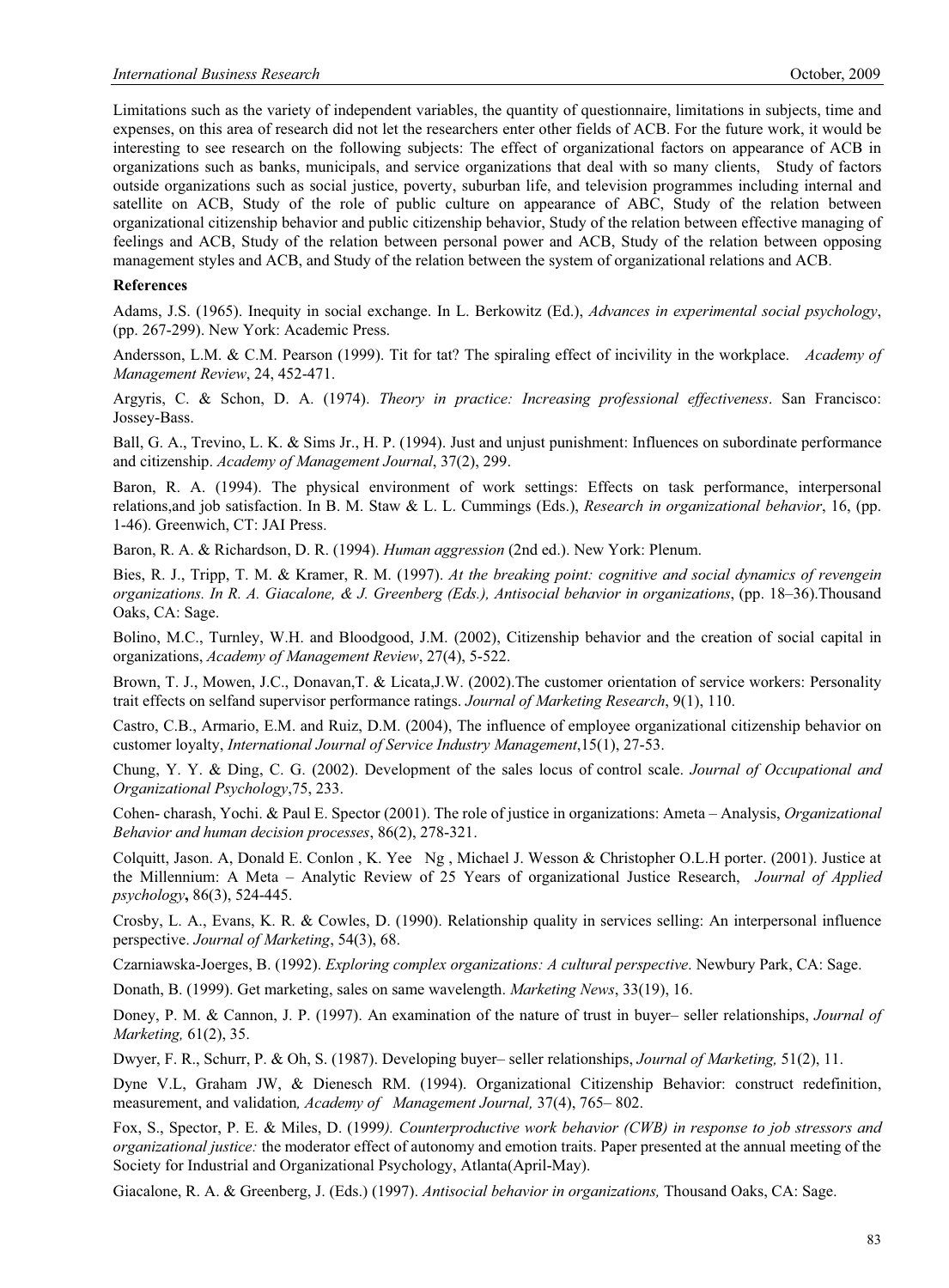Gholipour, A. (2007). *Organizational Behavior*, Tehran: Center for social science.

Greenberg, J. (1986). Determinants of perceived fairness of performance evaluations, *Journal of Applied Psychology,* 71(2), 340.

Griffin, R.W., A. O'Leary-Kelly. & J. Collins. (1998). *Dysfunctional work behavior in organizations*. In C.L. Cooper and D.M. Rousseau (Eds.) Trends in organizational behavior**.** Vol 5. John Wiley & Sons.

Hogan, J. & Hogan, R. (1989). How to measure employee reliability, *Journal of Applied Psychology*, 74,273–279.

Hollinger, R. C. (1986). Acts against the workplace: social bonding and employee deviance, *Deviant Behavior*, 7,53–75.

Jelinek,R.; Ahearn,M. (2006). The ABC's of ACB: Unveiling a clear and present danger in the sales force, *Industrial Marketing Management* , 35: 457-467.

Khademian, A. M. (2002). *Working with culture: The way the job gets done in public programs,*Washington, DC: CQ Press.

Kilduff, M., & Day, D. V. (1994). Do chameleons get ahead? The effects of self-monitoring on managerial careers, *Academy of Management Journal*, 37(4).

Kinney, J. A. (1993). Breaking point: The workplace violence epidemic and what to do about it. Chicago, IL: National Safe Workplace Institute Press, *Journal of Management*, 24(3).

Kunda, G. (1992). *Engineering culture: Control and commitment in a high-tech corporation,* Philadelphia: Temple University Press.

MacKenzie, S. B., Podsakoff, P. M., & Ahearne, M. (1998). Some possible antecedents and consequences of in-role and extra-role salesperson performance, *Journal of Marketing*, 62(3), 87.

Miller, J. S. & Cardy, R. L. (2000). Self-monitoring and performance appraisal: Rating outcomes in project teams, *Journal of Organizational Behavior*, 21(6), 609.

Neuman, J. H., & Baron, R. A. (1998). Workplace violence and workplace aggression: evidence concerning specific forms, potential causes, and preferred targets, *Journal of Management,* 24, 391–419.

Pearce,C. L. & Giacalone,R.A. (2003). Teams Behaving Badly: Factors Associated With Anti-Citizenship Behavior in Teams, *Journal of Applied Social Psychology*, 33(1), 58-75.

Podsakoff,P.M.,Mackenzie,S.B.,Beth Pain,J. and Bachrach.D.G. (2000). Organizational citizenship behaviors: a critical review of the theoretical and empirical literature and suggestions for future research, *Journal of Management*, 26(3), 513.

Puffer, S. M. (1987). Prosocial behavior, noncompliant behavior and work performance among commission salespeople, *Journal of Applied Psychology*, 72(4), 615–621.

Ramsey, R. P. & Sohi, R. S. (1997). Listening to your customers: The impact of perceived salesperson listening behavior on relationship outcome, *Journal of the Academy of Marketing Science*, 25(2), 127.

Robinson, S. L. & Bennett, R. J. (1995). A typology of deviant workplace behaviors: a multidimensional scaling study, *Academy of Management Journal*, 38, 555–572.

Sager, J. K. & Wilson, P. H. (1995). Clarification of the meaning of job stress in the context of sales force research, *The Journal of Personal Selling and Sales Management*, 15(3), 51.

Saucier, G. (1994). Separating description and evaluation in the structure of personality attributes, *Journal of Personality and Social Psychology*, 66(1), 141–154.

Schein, E. H. (1985). *Organizational culture and leadership*, San Francisco: Jossey-Bass.

Skarlicki, D. P. & Folger, R. (1997). Retaliation in the workplace: The roles of distributive, procedural, and interactional justice, *Journal of Applied Psychology*, 82(3), 434.

Snyder, M. (1974). Self monitoring of expressive behavior, *Journal of Personality and Social Psychology*, 30(4), 526–537.

Snyder, M. & Copeland, J. (1989). *Self-monitoring processes in organizational settings. In R. A. Giacolone, & P. Rosenfeld (Eds.), Impression management in the organization,* England' Lawrence Erlbaum Associates, Inc.

Spector P. E. Fox, S. (2002). An emotion-centered model of voluntary work behavior: Some parallels between counterproductive work behavior and organizational citizenship behavior, Human Resource Management Review, 12, 269-292

Srivastava, R. & Sager, J. K. (1999). Influence of personal characteristics on salespeople's coping style, *The Journal of Personal Selling and Sales Management*, 19(2), 47.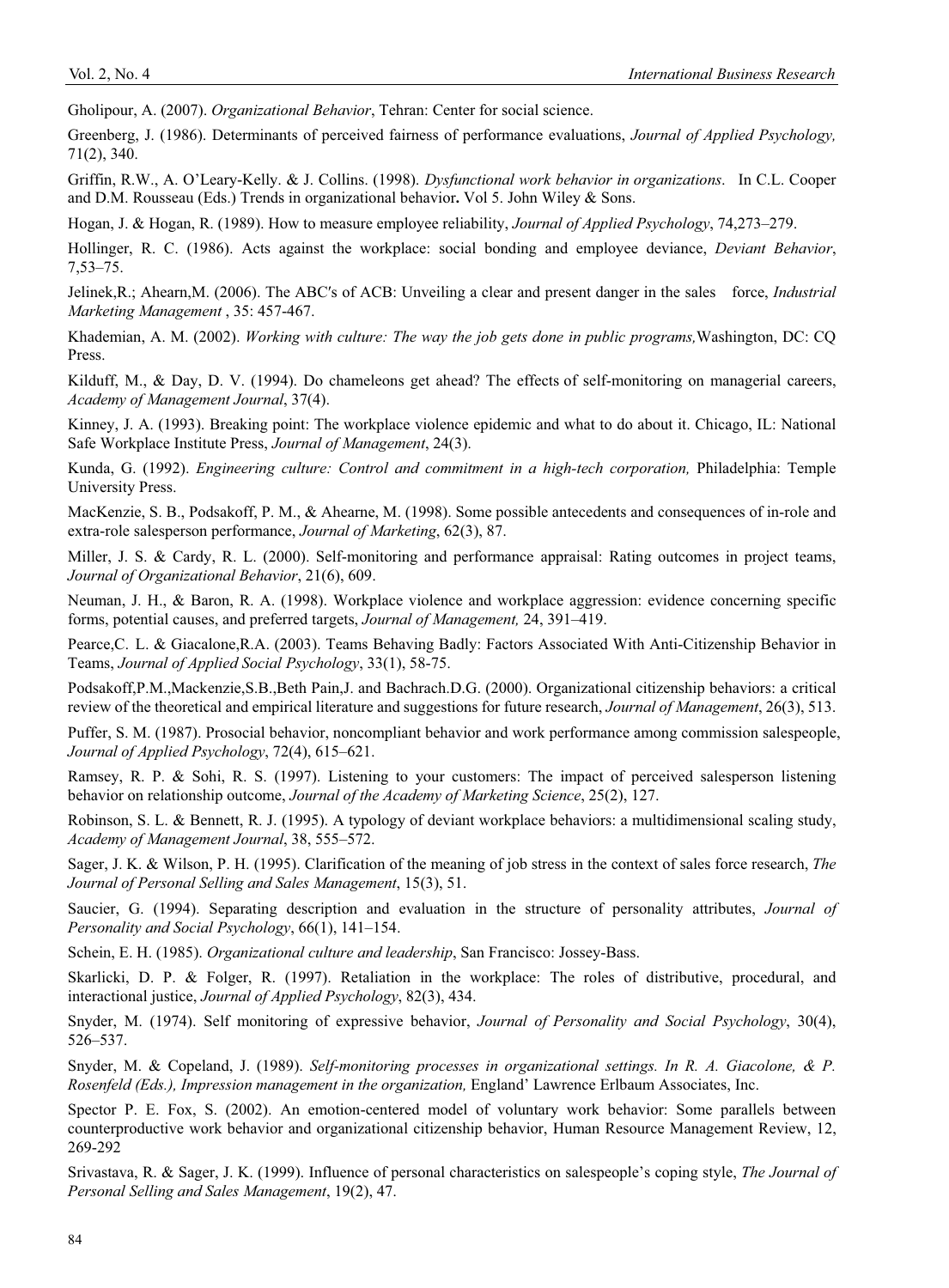Wiggins, J. S. (1996). *The five factor model of personality: Theoretical perspectives*, New York: Guilford Press.

Windover, A. K. (2002). *The roles of dispositional coping, personality, and situational characteristics in situational coping behavior,* dissertation abstracts international.

Vardi, Y. & Y. Wiener. (1996). Misbehavior in organizations: A motivational framework, *Organizational Science*, 7, 151-165.

Yoon, M.H. and Suh, J. (2003). Organizational citizenship behaviors and service quality as external effectiveness of contact employees , *Journal of Business Research* , 56, 597-611.

Table 1. Interchangeable Concepts

| <b>Interchangeable Concepts</b>       | <b>Scholars</b>               |  |
|---------------------------------------|-------------------------------|--|
| Employee deviance behavior            | Robinson and Bennett, 2001    |  |
| Anti-social behavior                  | Giacalone and Greenberg, 1997 |  |
| Dysfunctional behavior                | Griffin et al., 1998          |  |
| Counterproductive work behavior (CWB) | Spector and Fox, 2002         |  |
| Organizational mis-behavior (OMB)     | Vardi and Wiener, 1996        |  |
| Workplace aggression                  | Baron and Richardson, 1994    |  |
| Anti-citizenship behaviors (ACB)      | Jelinek and Ahrean, 2006      |  |

Table 2. the comparison of the moderating effect of moderating variables:

| Moderating variables | Effect of culture on ACB | Effect of injustice on ACB | Effect of stress on ACB |
|----------------------|--------------------------|----------------------------|-------------------------|
| Locus of Control     | Really important 24/0    | Non-important 06/0         | Really important 23/0   |
| Self-monitoring      | Really important 11/0    | Non-important 03/0         | Really important 28/0   |
| Introversion         | Non-important 04/0       | Non-important 05/0         | Non-important 07/0      |
| Agreeableness        | Really important 20/0    | Really important 55/0      | Really important 28/0   |
| Conscientiousness    | Really important 10/0    | Really important 10/0      | Really important 27/0   |
| Neuroticism          | Really important 25/0    | Really important 51/0      | Really important 2670   |
| Extroversion         | Really important 22/0    | Really important 15/0      | Non-important 07/0      |



Figure 1. standard model